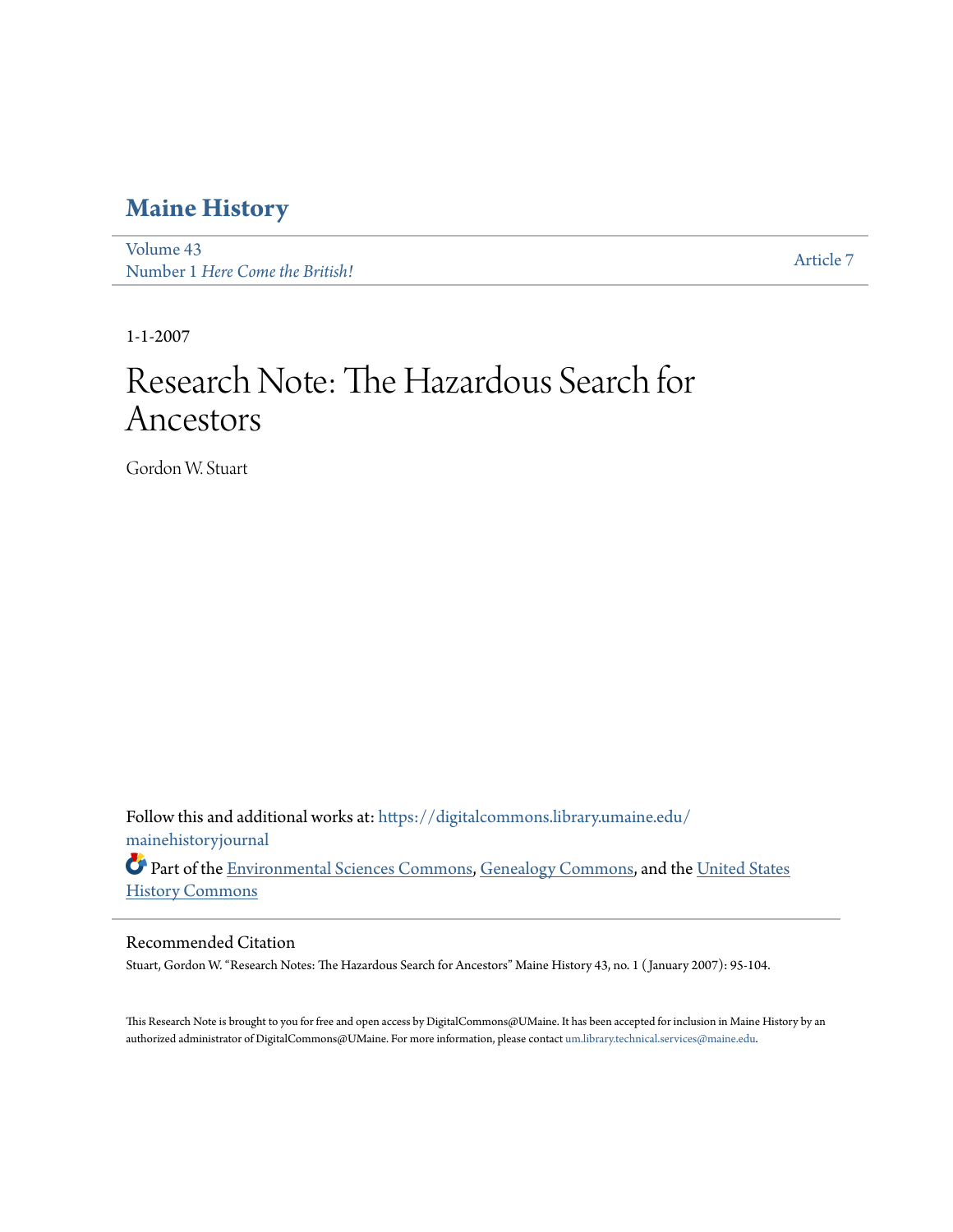

Gravestones and their markings offer valuable clues for the genealogist and are usually one of the early stops on a researcher's agenda. Gordon Stuart found this seemingly o ۾ vious first step considerably more difficult than he expected. Photo courtesy of the author.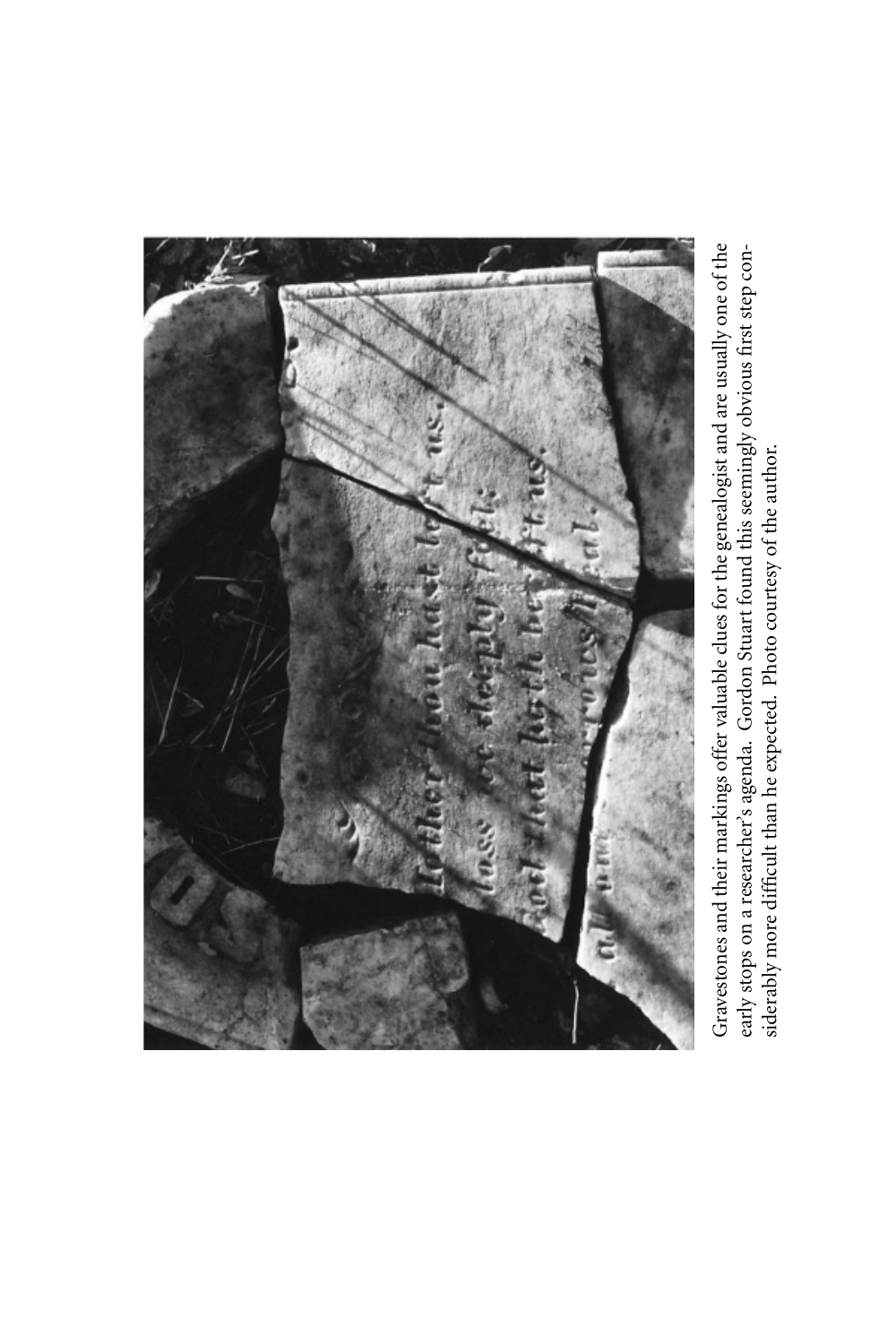## RESEARCH NOTE: THE HAZARDOUS SEARCH FOR ANCESTORS

#### BY GORDON W. STUART

*The following is an account of the search for an old family cemetery and the events that impacted the farm on which it was located over a 250 year period. Gordon Stuart, who recorded these events as a way of illustrating the perils and triumphs of genealogical research, is a retired hydrologist with national experience in water quality issues on forest and agriculture land. He volunteers with a lake association, a river watch group, and participates in woodlot education programs in Southern Maine.*

ENEALOGISTS OFTEN begin their search by visiting the cemetery where their ancestors were buried. Gravestones provide a direct connection to the family history, and they confirm names, dates, and relations that might be obscured in the written record. Although locating the family plot is usually an uncomplicated affair, in my case it took twenty years. The story of this search offers a sampling of the detective work that underlies most genealogical research, and a cautionary tale of the unanticipated barriers that can frustrate this effort.

The first barrier to locating the cemetery was a change in the family name, as the early generations of American Stuarts spelled their name as Stewart. The second difficulty was locating the family records, which were scattered in different towns, counties, and even states as jurisdictional boundaries changed over time. The family farm had been established in Scarborough when the town was part of Massachusetts; it is now in Saco, Maine. Most of the early deeds are in York County, but most of the church records are in Cumberland County. Changing the county line in 1841 did more than confuse the search for old records; it had a direct bearing on the fate of the cemetery.

The nation's bicentennial motivated me to find out more about my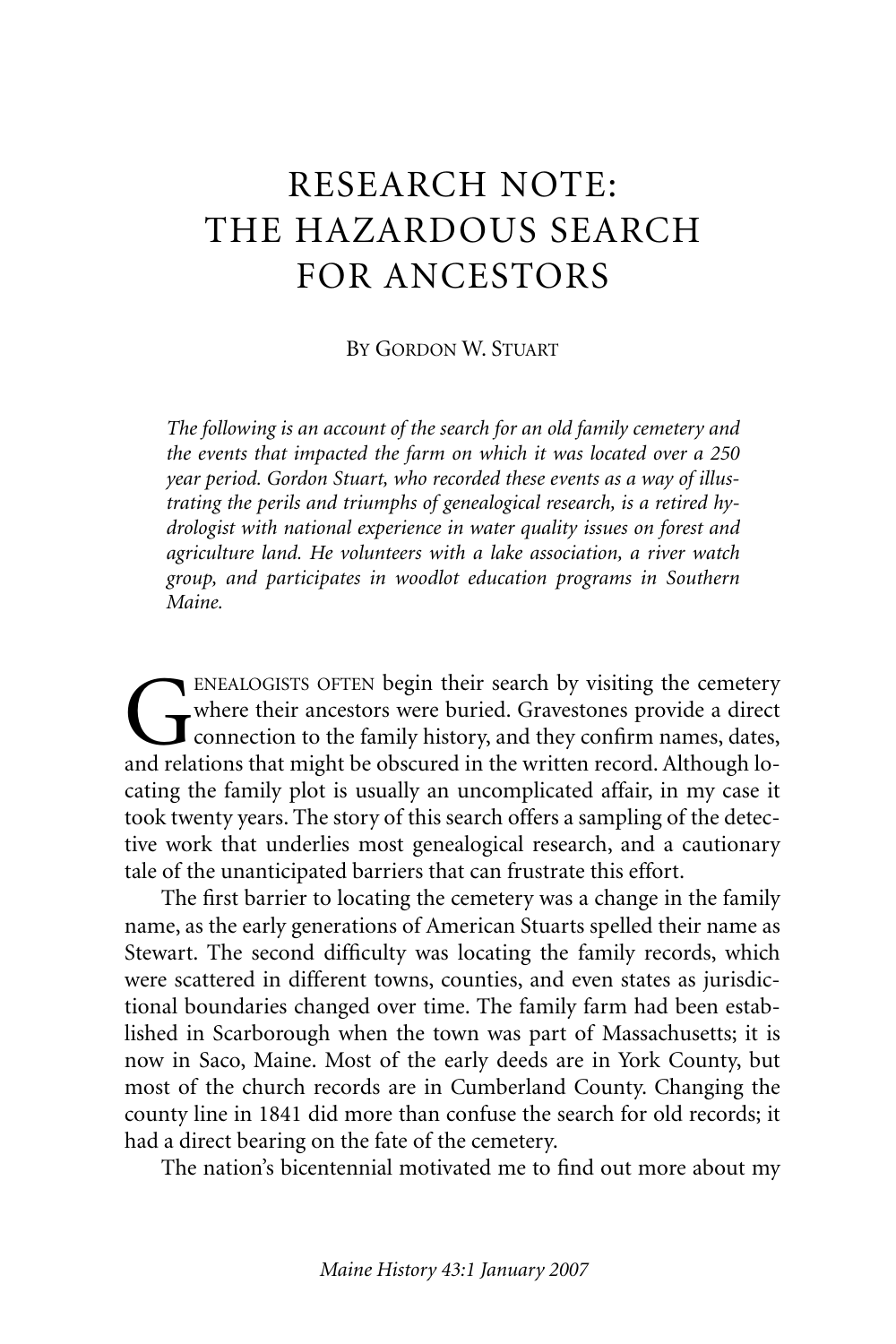father's family. My father told me they had lived in Scarborough. During my first visit to the old town hall, I was able to trace the family back to Timothy Stuart, who was born in 1746. There was no indication of where he was born or where he was buried, but I had found enough to give me a sense of place. Perhaps that was what the bicentennial was all about.

I was still curious about Timothy's origins and continued the search on an occasional basis. Unfortunately, there was little information on the earlier Stuarts: no church records of Timothy's parents; no Stuarts in the cemetery inventories; and no Stuart cemetery on any map. One tantalizing clue was a Stuart Brook located on the Saco-Scarborough line on a U.S. Geological Survey topographic map. In the book *Grandfather Tales of Scarborough*, Augustus Moulton noted that the source of the brook was on land owned by the Stuarts. I visited every marked cemetery in the drainage but did not find any Stuarts.<sup>1</sup>

The family records of George Carlton Stuart at the Maine Historical Society indicated that the old Stuart farm was located on the Flag Pond Road. The records also indicated an old Boothby burying ground in the center of a pasture near a cellar hole. Neither of these appeared on U.S. Geological Survey topographic maps, so after I retired in 1995, I began looking for the old place.

My first break was finding the old cartographic maps that identified where families lived in the late 1800s. These town-based maps indicated the location of family residences or farms. One listed "Geo Stewart" on a farm northeast of Flag Pond Road near Stuart Brook.<sup>2</sup> Seeing my name spelled Stewart was not unusual. I considered it just another example of a common mistake. On a visit to the Dyer Library in Saco, I happened to notice that the lady who had signed in before me was doing research on the Stuarts. Using *A Genealogical History of the Ancestors and Descendants of Deacon Thomas Stewart*, by Arthur Wyman Stewart, Caroline Chamberlain had traced the Stuarts back to when they were all Stewarts. Duncan Stewart or Steward had arrived in Massachusetts about 1653.<sup>3</sup>

The second problem in locating family records and the farm was caused by changes in jurisdiction. Ambiguities in the earliest English land grants created problems that impacted the farm 200 years later. In 1630 Thomas Lewis and Captain Richard Bonython were granted four miles of ocean frontage east of the Saco River. Lewis and Bonython used the mouth of the Little River as the eastern boundary of their patent. The Little River entered the Atlantic Ocean through what is now Old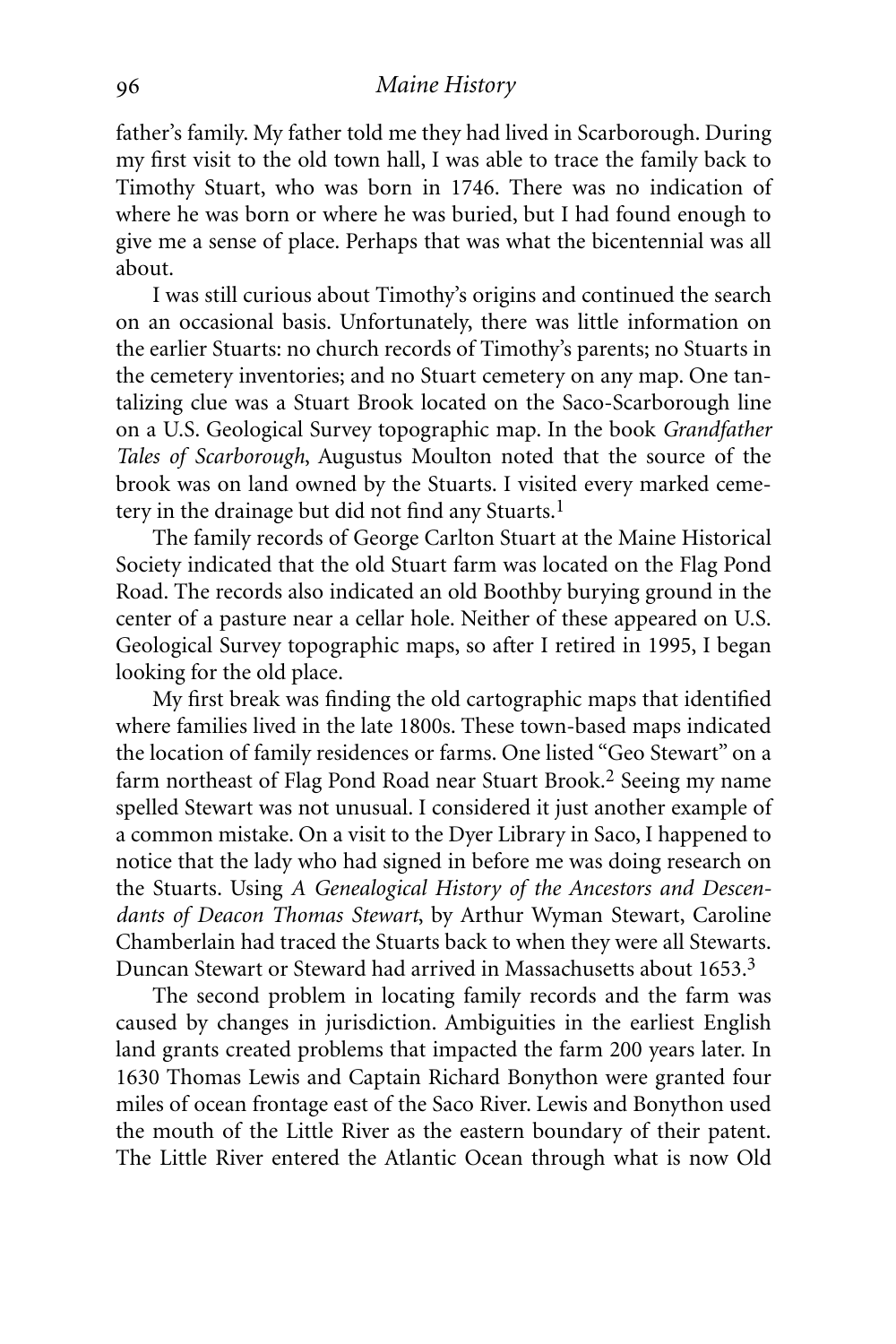Orchard Beach near the present County line. Over time, wave action moved sand along the shoreline and shifted the mouth of the Little River to the west. By 1681 it had traveled 220 rods, adding about 3,000 acres to the Town of Scarborough.4 The town line became the line between York and Cumberland Counties when Cumberland County was established on November 1, 1760 (fig. 1). The Stuart farm was established in the area between the town line and the Patent Line. The Little River no longer enters the ocean through the beach; it was diverted to the Scarborough River.

Apparently there were efforts to restore the original Patent Line. Scarborough town records indicate that on October 12, 1812, Daniel



The Patent Line is the original location of the Lewis/Boynthon grant, while the Saco and Scarboro town line is based on the Little River. The Stuart farm was established between the town line (right) and the patent line (left). Unfortunately, the Little River no longer enters the ocean as it did in the days of the Stuart farm. Roy P. Fairfield, *Sands, Spindles, and Steeples* (1956).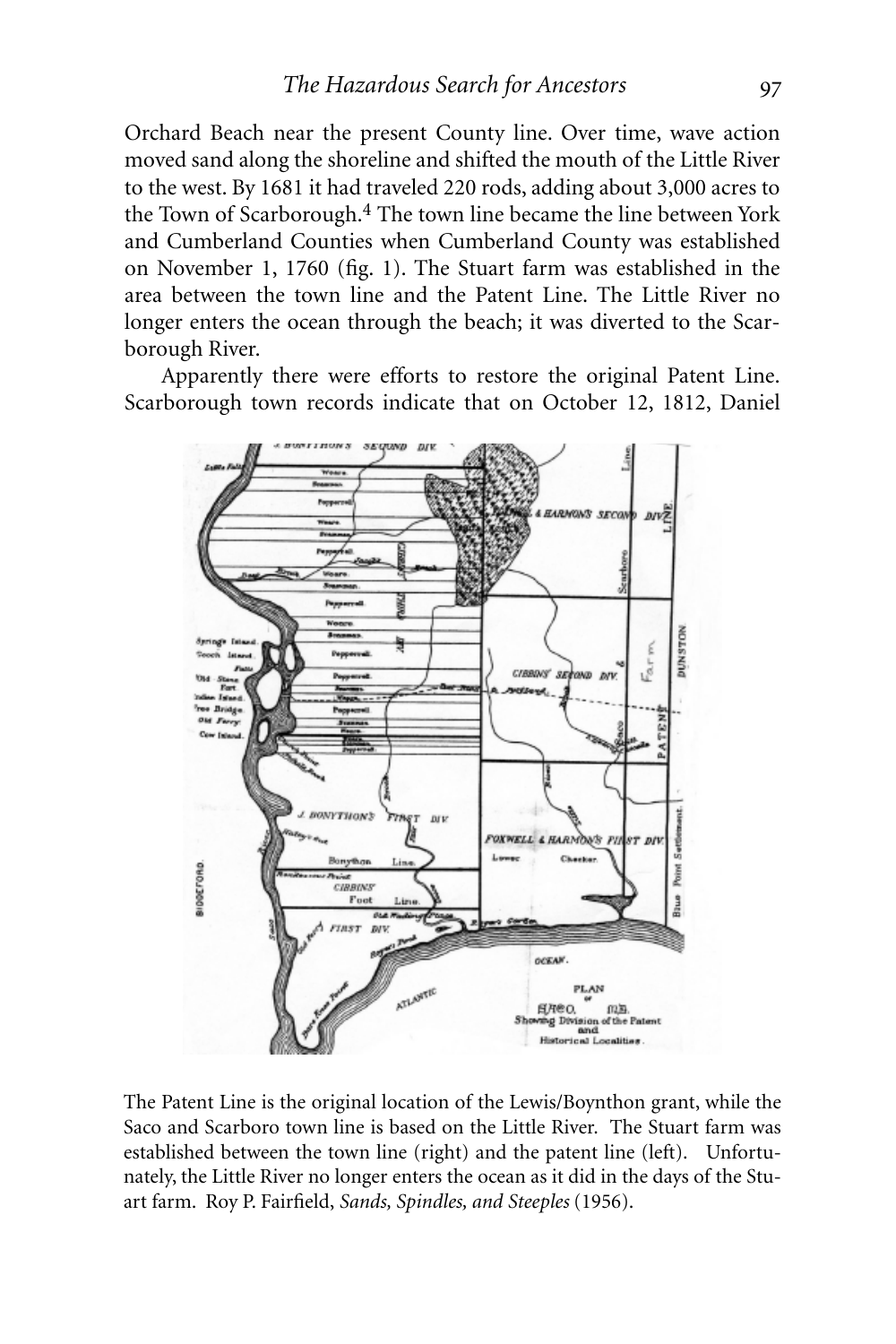#### *Maine History*

Stowell chaired a committee that established the "dividing line between the Towns of Saco & Scarborough." The line went by an "Elm tree standing on Timothy Stuart's land about ten feet south of said Stuart's well." The line was finally changed in 1841, when "An Act to set off a part of the town of Scarborough, in the County of Cumberland, and annex the same to Saco, in the County of York" was passed on March 27. The act provided for the adjustment of property tax payments between the two towns, and disagreements were to be settled by "three disinterested men."5

Once I knew that the family name had changed, I consulted an 1871 map of Saco and thought I knew where the farm was. But when I located the likely access road, I found it blocked with a serious looking fence. I went to the Saco City Hall to find out who owned the property, and there learned that he farm was a recently restored hazardous waste site. The Financial Authority of Maine (FAME) owned it, and the Department of Environmental Protection (DEP) was still monitoring the site. Saco City Clerk Lucette Pellerin wrote to FAME about my interest in the cemetery. Within a month, Lynn Cayting of the DEP invited me to join her team on their fall sampling visit. On September 19, 1996, I found the cemetery.

My first trip to the cemetery was discouraging. It had been bulldozed into a three-foot-high berm. Broken pieces of headstones had been collected by the people working on the site and put in one place, but the pieces were from more than one headstone, and the names were missing. The whole area was so overgrown with lilacs and other brush that it was hard to see anything. Based on its location, I assumed this was the Stuart cemetery.

I brushed out the area and poked around in the berm, uncovering two headstones. One was a field stone, and it lined up with one of the footstones. Another was completely buried. It was light colored, and the name was still apparent: Phebe wife of Solomon. The rest of the stone was missing, but at that point I knew it was the Stuart cemetery. Phebe Foss was the wife of Solomon Stuart. I thought there may be other pieces of headstones in the berm, but the roots were too thick for hand work. FAME and the DEP gave me permission to level the berm, which I hoped would unearth pieces of headstone. I hired an excavator to do the work, but found only one piece of Phebe's head stone that added the name Stuart.

Finding the cemetery raised more questions than it answered. I set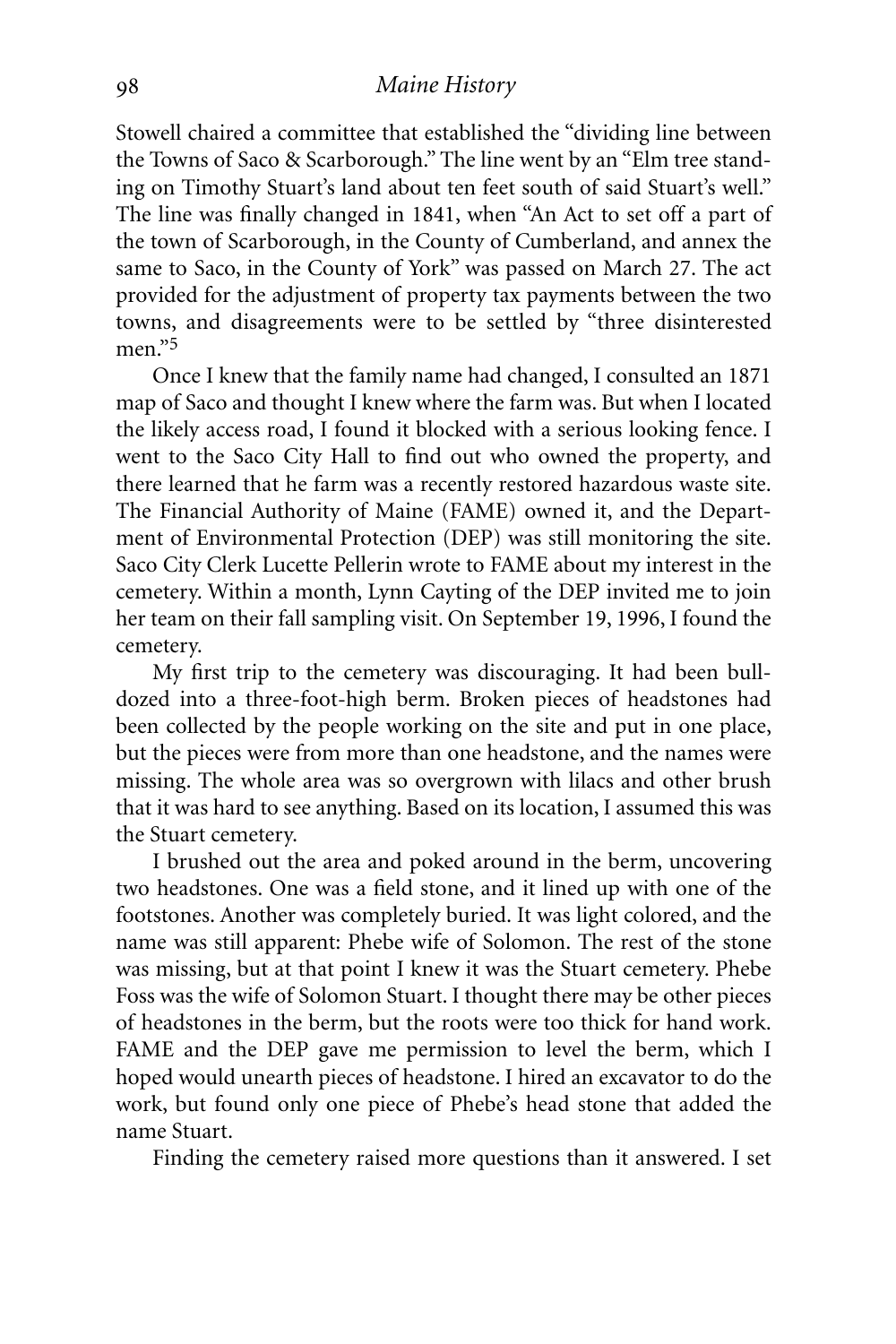

Excavated headstones with waste pit 14 in the background. Photo by the author.

about the task of determining who might be buried in the cemetery, and what caused the cemetery to be destroyed. The Stewarts were probably typical of Maine's early European settlers. Duncan and Anne Stewart purchased land in Scarborough in 1680 and sold it in 1708. Duncan may have been attracted to Scarborough because it was thought to have been a Royalist colony at the time. It is likely that he was one of the Scottish prisoners that Cromwell shipped out of England after his victories over the Royalists in 1650 and 1651. Duncan and Anne never moved to Scarborough because of the ongoing wars with the French and their Indian allies between 1675 and 1750. It was the 1688-1698 War between William and Mary and Louis the XIV that had the greatest impact on Maine. French-led Indian war parties caused the abandonment of all English towns east of Wells in 1690.6

John Stewart may have moved to Scarborough because of his grandparents' early interest in the area. He started buying land for the farm in 1750. The deeds were finally recorded in 1760, which is the year Cumberland County was established.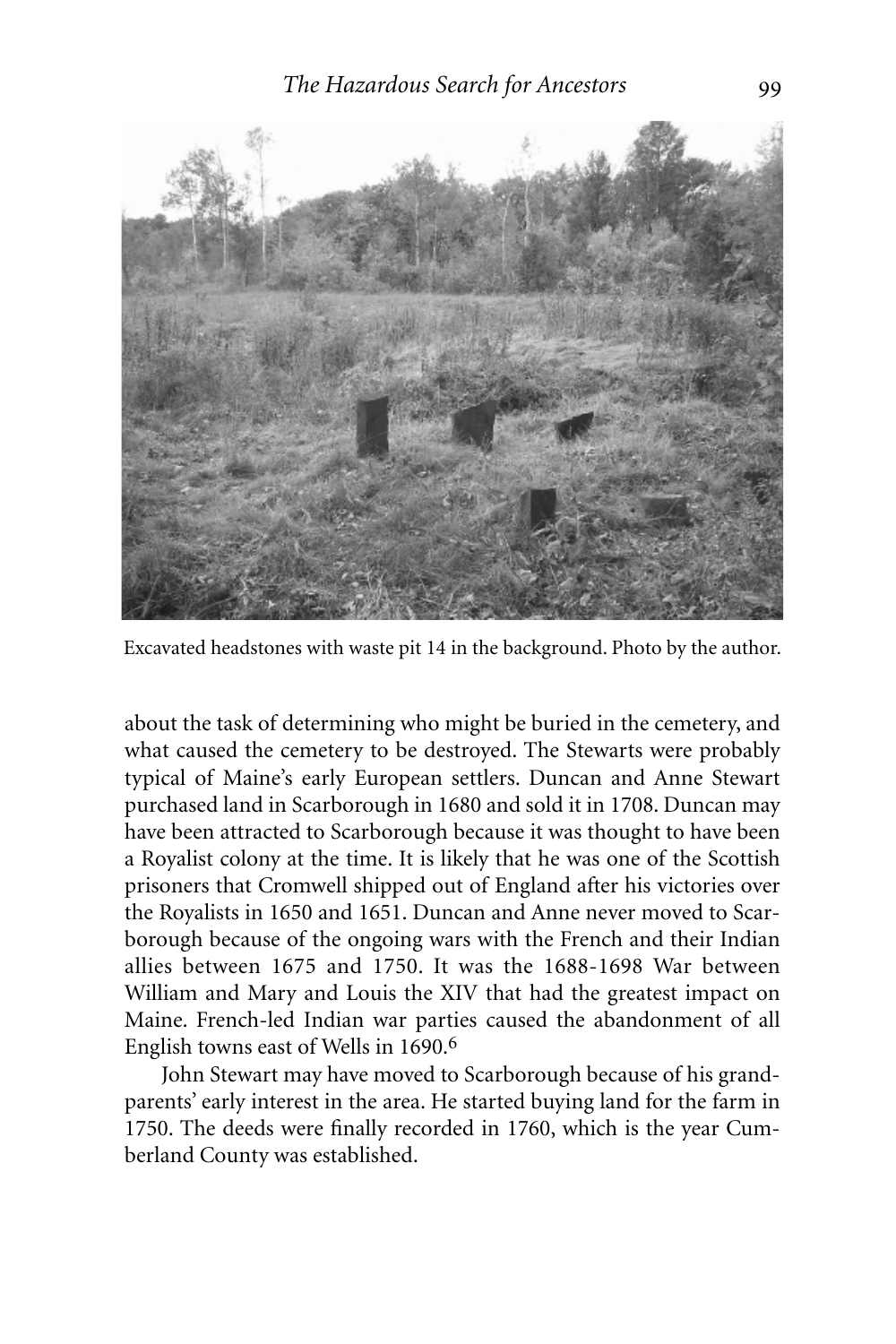| Grantee                  | Grantor                             | Size | Origin                          | Book & Page |
|--------------------------|-------------------------------------|------|---------------------------------|-------------|
| John Steward Sam Willson |                                     |      | 14 acres 1721 Proprietors grant | 34 1 35     |
|                          | John Steward Gersham Baston 7 acres |      | 1721 Proprietors grant          | 34 1 34     |
|                          | John Steward Joseph Seavey          |      | 47 acres Occupied in 1720       | 34 1 34     |

The origin of the first two deeds is interesting. They do not go back to the original English grant in 1606, which had been canceled. It was replaced by the 1620 New England charter to the Council of Plymouth. In 1622 the Council made overlapping land grants east of the Saco River, and the next year the Council renounced all previous grants.7

The early grants and patents did not convey ownership in fee, but rather authorized allotments of land to tenants, who were generally called planters. Furthermore, some of the settlers claimed their property based on possession rather than on legal deed or boundary description. When Scarborough was being resettled, a land title system was created. In 1720 the proprietors met to allocate landownership that included land titles for ownership in fee the next year. Occupied land went to the resident; unoccupied or unclaimed land was parceled out to townsmen.8

The authority to grant ownership in fee was probably based on interpretations of two older charters. When Massachusetts purchased Maine in 1684, Thomas Danforth was appointed president of Maine. Danforth prepared deeds for the various towns, and thus on July 26, 1684, he conveyed the territory in Scarborough to trustees for the benefit of the residents. The Danforth deed required rent payments to Massachusetts. However, the English court revoked the Massachusetts purchase of Maine, removing the legal basis for the Danforth deeds. Much of this became mute, however, when towns east of Wells were abandoned in the 1690 King William's War. When William and Mary gained power, their 1691 charter authorized the disposal of land. It must have seemed logical to the proprietors that people who lived on the land, built the farms, and defended them with their lives should assume ownership in fee. Land titles were established for the common, undivided land in 1721, and this was the origin for two of the Stuart farm deeds. The farm was later expanded to include 200 acres and was sold out of family ownership in 1935.9

#### **The Tannery**

The Saco Tanning Corporation started dumping waste on the farm in 1959. The tannery was a welcome replacement for the Bates textile mill, which had been experiencing drastic cutbacks since the early 1950s. On April 2, 1957, the Bates officers announced that the mill would cease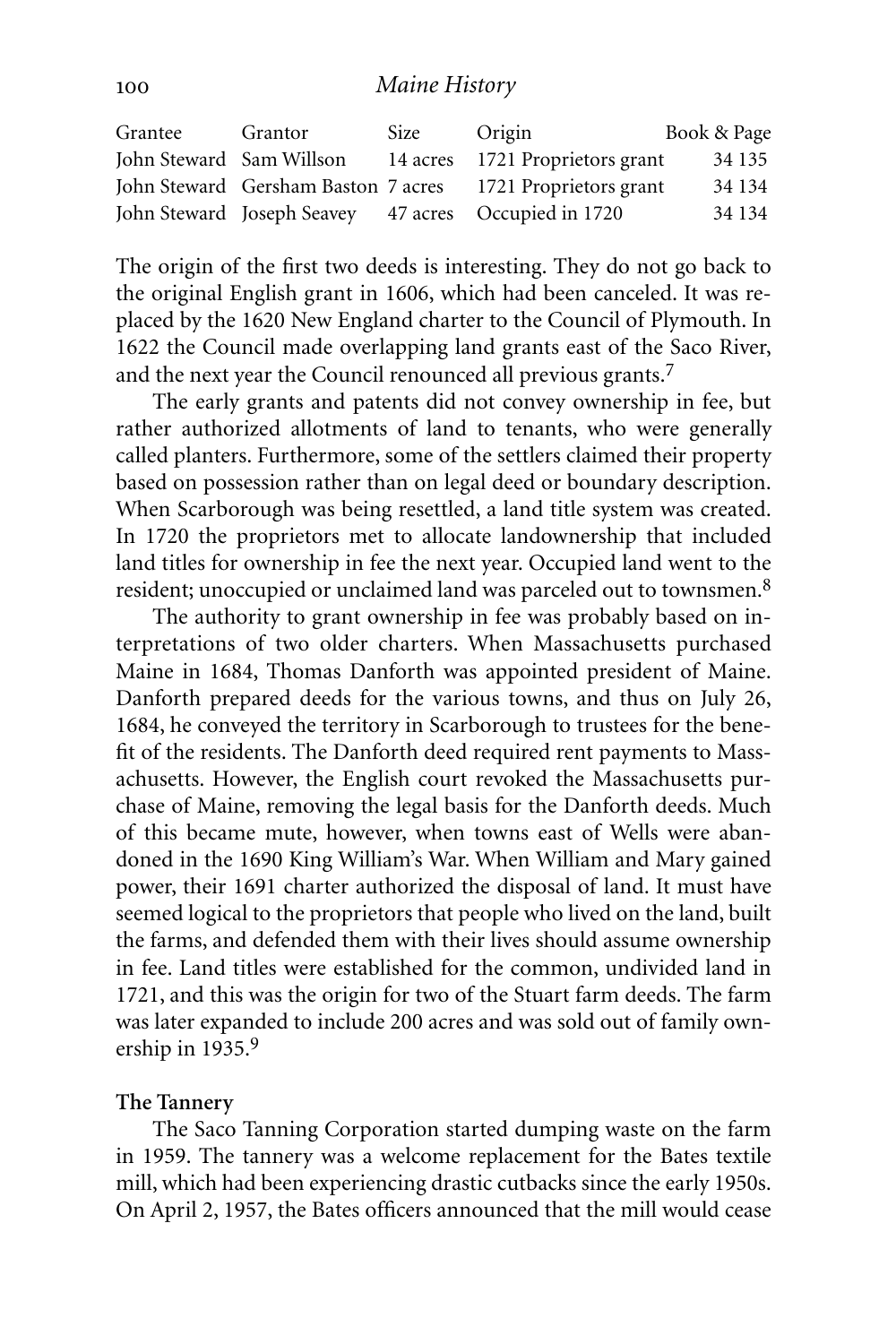operations on June 1. Saco formed a Development Commission to find companies to replace it. On October 26 the State Water Improvement Commission (WIC) held a hearing on a permit to allow the discharge of tannery processing liquors into the Saco River, and on March 20, 1958, a Massachusetts firm was granted conditional approval for a discharge. There were nine provisions on the approval, the most significant being that the tannery was required to remove 90 percent of the solids. They had to find a place to dump the solids, and the Flag Pond Road site was chosen probably because of the construction of the Maine Turnpike, which crossed the southeastern portion of the farm. Highway contractors excavated a large gravel pit in the field near the new highway, and this was deemed a good location to dispose of wastes during that era.

The Maine Guarantee Authority (MGA), the predecessor of FAME, guaranteed a loan to the Saco Tanning Corporation in 1975, and in 1980 the tannery defaulted on its loan obligations. National Kirstein Leather (NKL) considered purchasing the assets of Saco Tanning, so MGA satisfied the loan, got title to the property, and leased the property to NKL on May 1, 1981. NKL decided not to use the Flag Pond Road site for dumping.

#### **Superfund Site**

Once NKL abandoned the Flag Pond Road site, the effort to clean up the site began. The Ecology and Environment consultants (E&E), the DEP, and officers of NKL conducted a site visit in 1982, and in 1983 three caustic pits (19, 23, and 28 in fig. 3) were de-watered, solidified with quick lime, and clay-capped at a cost of about \$200,000. E.C. Jordan Company made a more complete investigation in 1986 and found three primary hazards – chromium, lead, and dichlorobenzene – in the top four feet of many lagoons and pits. These concentrations dropped rapidly in the soil below. The hazardous materials were primarily confined to thirty-five pits and lagoons. After considering several methods, state officials decided to cap the sites. The contract was awarded in February 1993, and the work completed between March and September 1993. Wet pits were pumped out, and dry pits were cleared of vegetation, filled with rock and till, and covered with top soil. All the pits and lagoons were capped, including the twenty-one pits with no hazardous material. The operation cost an estimated \$6,661,000. These costs and the remaining hazards must have raised questions about future use of the site, as the state legislature incorporated land-use restrictions into the FAME deed.<sup>10</sup>

Workers finally found the cemetery in November 1992. The initial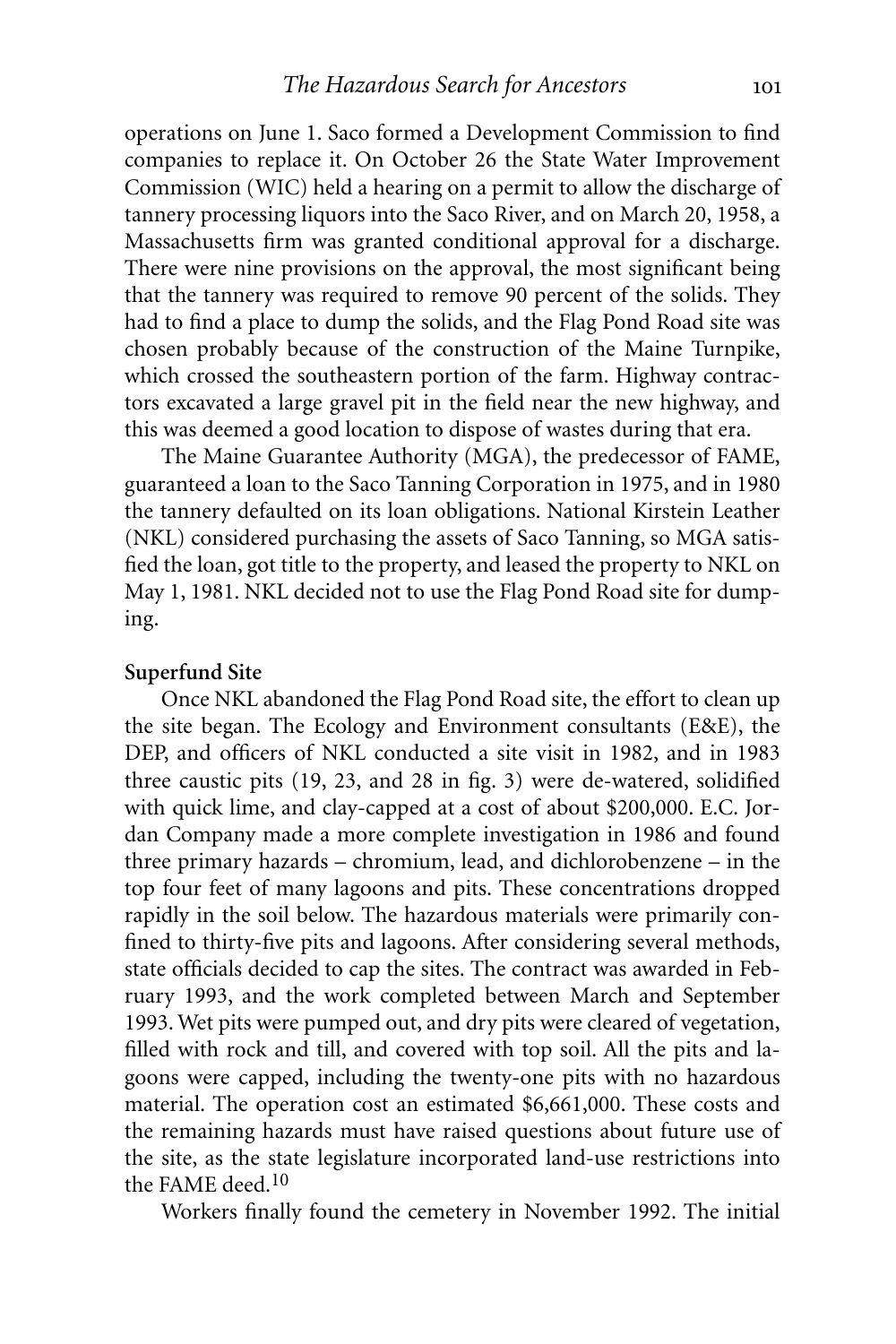

Final site map from USEPA Depletion docket.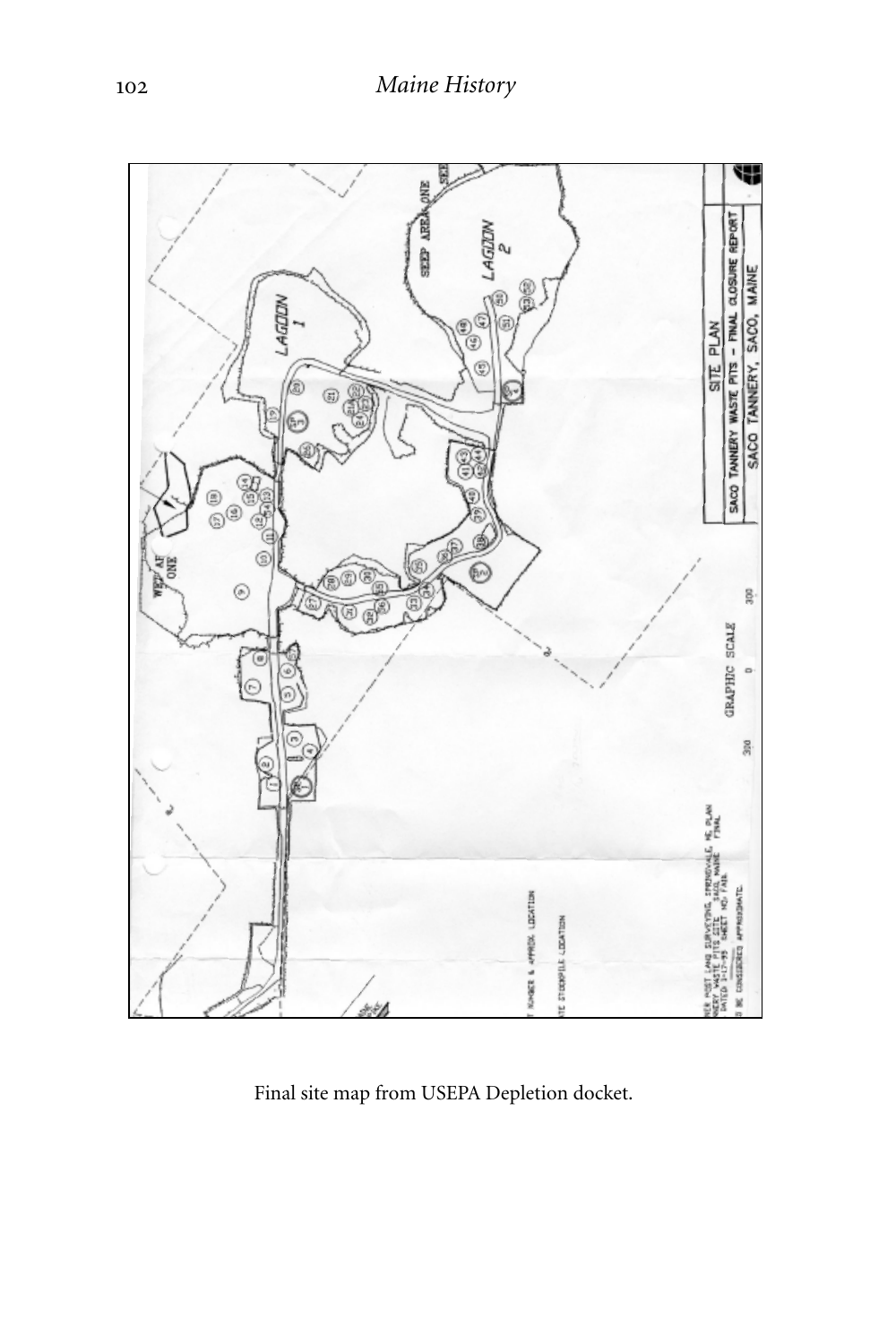clean-up plan called for moving the graves, but the tannery's earth-moving activities had shifted the headstones, and the location of the burials was not apparent. No burials were moved, and the full extent of the cemetery was never determined. After decades of turmoil, the farm has all but disappeared. The well and foundations were covered during the hazardous waste containment, and all that remains of the original cemetery are the three field stones shown in Figure 2 and Phebe's broken headstone. The MacBeths were the last to live on the farm. Edith Waterhouse, their daughter, remembers the cemetery as being on a knoll with 12-15 headstones around a large boulder that had the name Stuart carved on it. When the tannery expanded operations in the 1970s, it appears the cemetery was destroyed to excavate pit 14.

My search revealed where Timothy Stuart and my other ancestors had settled in Scarborough, and the locations of the family cemetery. It would be nice to know whose graves remain in place, but the unmarked headstones provide little information. The inscription on the broken headstone is a fitting memorial:

> Mother thou hast left us. A loss we deeply feel. God that hath bereft us. All our sorrows heal.

#### **NOTES**

1. Augustus F Moulton, *Grandfather Tales of Scarborough* (Augusta, Maine: Katahdin Publishers, 1925), p. 15.

2. *The Old Maps of York County, Maine, in 1872* (Fryeburg, Maine: Saco Valley Printing, 1980), p. 7.

3. Arthur Wyman Stewart, *A Genealogical History of the Ancestors and Descendants of Deacon Thomas Stewart* (n.p., n.d., ca. 1928).

4. George Folsom, *History of Saco and Biddeford* (Portland: Maine Historical Society, 1975 [c. 1830]), p. 171.

5. *Acts and Resolves, Twenty-First Legislature, January Session, 1841* (Augusta: State Printers, 1841), p. 380.

6. H.W. Richardson, *York County Deeds* (Portland, Maine: John T. Hull, 1887), book 13, p. 246; Moulton, *Grandfather Tales of Scarborough*, pp. 124, 145; Charles Edward Banks, *History of York County, Maine* (Baltimore, Maryland: Regional Publishing Company, 1967 [c. 1931-1935]), pp. 206-10. See Alden T. Vaughan and Edward W. Clark, *Puritans Among the Indians: Accounts of Captivity and Redemption, 1676-1724* (Cambridge, Massachusetts: Belknap Press, 1981).